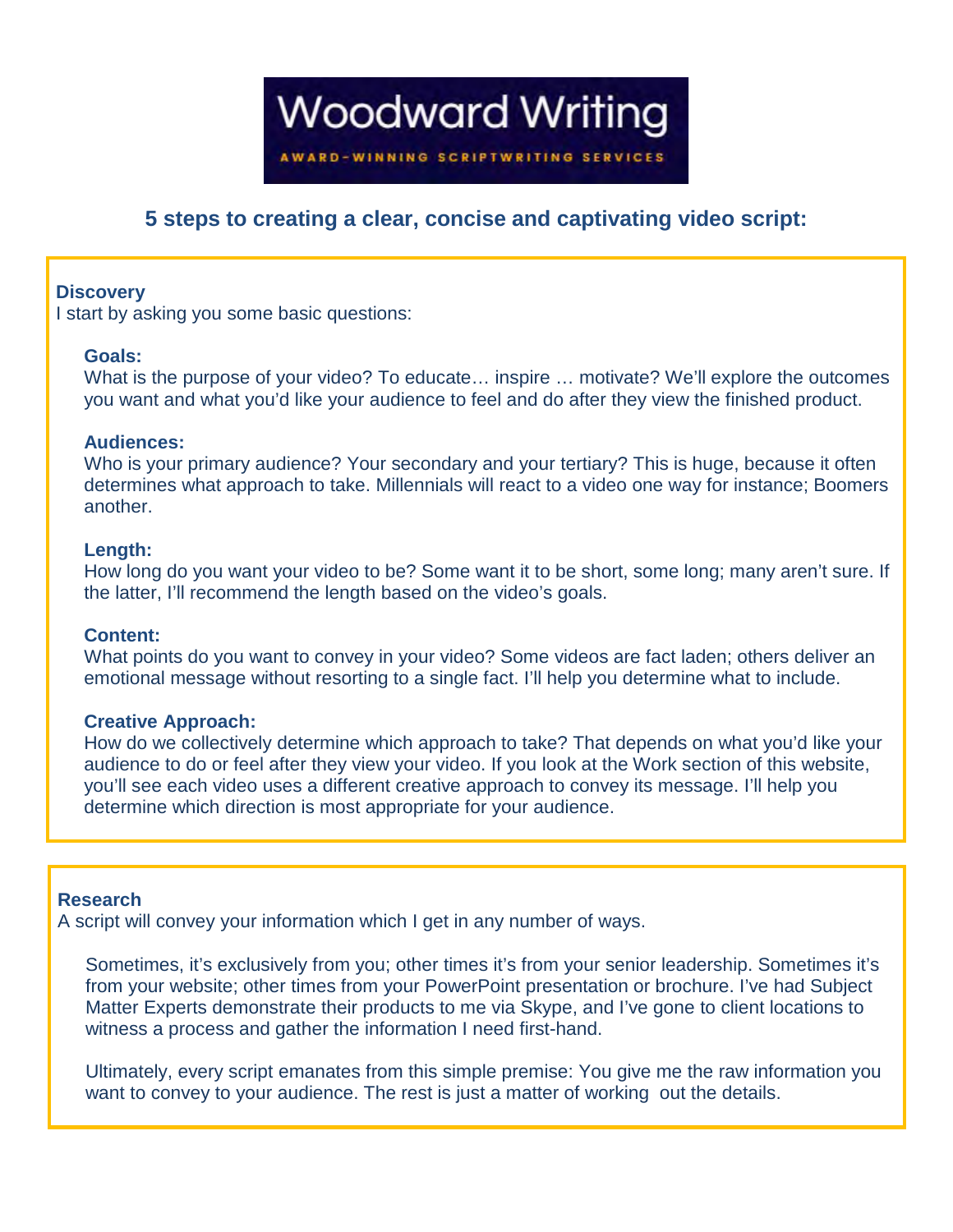# **Treatment**

The purpose of a treatment is to convey a suggested approach the script might take. This gives you the freedom and confidence to approve of a script's direction before it's even written.

As an example, below is an excerpt of a treatment submitted to the US Army. In this case, the production company, Braun Films, was tasked to produce a profile of a typical Army hospital for an internal audience.

#### **Beneficiary Welcome Video Fort Gordon, GA Draft 2**

#### **Overview:**

This video, not to exceed 3 minutes in length, will provide the viewer with an encapsulation of the mission and services provided by The Dwight D. Eisenhower Army Medical Center. As we tour the facility, both inside and out, we will hear from those who provide Soldiers and their families with medical guidance and healing: Doctors, Nurses, Therapists and staff. A voiceover narrator will be used to provide the opening, bridge between interview statements, and conclude the presentation. The outcome will generate positive feelings of confidence from the primary audience – those who will get treatment at one of the facilities, and their immediate families.

#### **Prologue:**

We'll open with B-Roll footage of the Center as our voiceover narrator makes an opening welcome statement:

*Welcome to the Dwight D. Eisenhower Army Medical Center, a 300 bed general medicine and surgical hospital that offers world class care to Soldiers, Retirees and their families here at Fort Gordon. At Eisenhower, we proudly serve the men and women of the Army Signal Corps as well as the Cyber Center of Excellence. We understand the vital work you do for our nation, which is why our dedicated medical professionals strive daily to fulfill the medical center's mission …*

We show the mission statement as a graphic:

*Provide consistent, high quality, comprehensive, accessible and safe healthcare while promoting wellness in our community.* 

...as our narrator introduces us to our first interview subject:

*And how is this mission is accomplished? In multiple ways, as Dr. XX explains:*

#### **Body:**

Now we hear from a group of doctors, nurses, therapists and staff who give us a series of short, impactful statements, as they address the following questions:

# **The Script**

My scripts are submitted in a two column format. The visual column is normally sparse, giving only a general description of what the audience will see. The actual visuals are chosen by a producer or editor. The exception is when there is little or no narration, in which case the visuals are written to be very descriptive.

Below is the first page of a typical narration script. You can see the finished video in the WORK section of the website.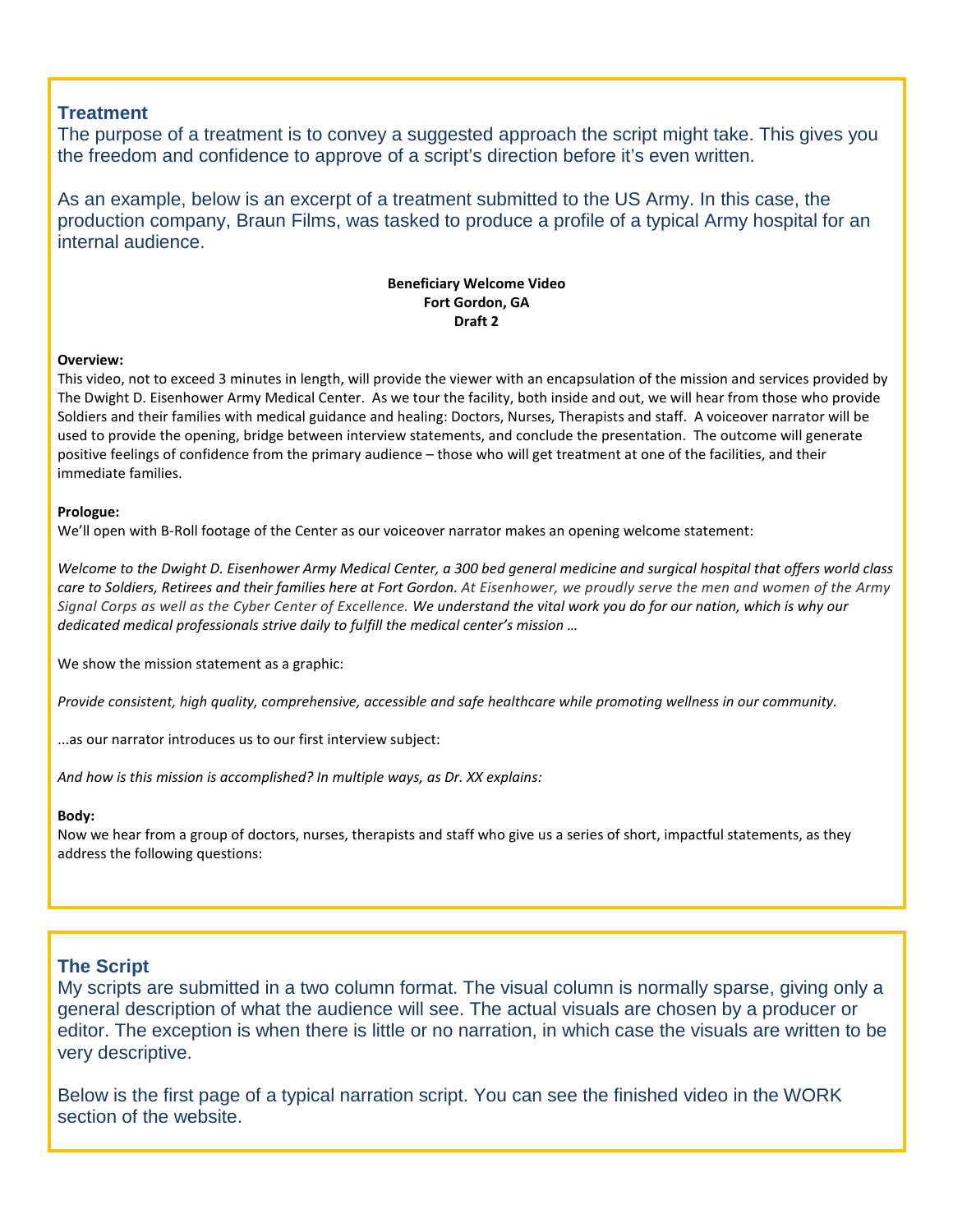# **Bechtel "The Race" 2 Minutes**

|                | <b>Video</b>                                                                                                             | <b>Audio</b>                                                                                                                                                                                                                                                                                                                  |
|----------------|--------------------------------------------------------------------------------------------------------------------------|-------------------------------------------------------------------------------------------------------------------------------------------------------------------------------------------------------------------------------------------------------------------------------------------------------------------------------|
| $\mathbf{1}$   | Show runners getting set in their blocks.                                                                                | Sound:<br>Natural sound of race. The gun, the crowd, etc.                                                                                                                                                                                                                                                                     |
| $\overline{2}$ | Show runners starting the race. Show<br>slow motion from various angles.                                                 | Announcer:<br>Even at the start of a race, there are ways to tell who<br>will most likely finish first. We can look at the raw<br>athletic talent of each runner. We can see who left the<br>blocks first. And we can look at the experience of the<br>runner's coach.<br>You are like these athletes with raw talent in your |
|                |                                                                                                                          | respective fields, and the ability to become leaders in<br>your profession.<br>You just need to start fast off the blocks, and have the<br>preparation that an experienced coach can provide.                                                                                                                                 |
| $\overline{3}$ | BHTS logo with various shots of<br>employees.                                                                            | Sound:<br>Start music.<br>Announcer:<br>We are BHTS. A new organization employing the best<br>and brightest technologists from Bechtel. What we<br>offer is this:                                                                                                                                                             |
| 4              | Driving down a road.<br>Oil refinery.<br>Chemical liquids in beakers.<br>City skyline at night.<br>Second refinery shot. | Whether you plan to fuel the world with green<br>gasoline, refine heavy oil into saleable products,<br>provide chemicals to improve people's lives or<br>enhance energy efficiency, BHTS will help you make<br>the right decisions at the outset of your project to<br>dramatically improve its chance of success.            |
| 5              | More track and field racing                                                                                              | We know the success of the race depends on how well<br>you move off the blocks. And how well you were<br>coached.                                                                                                                                                                                                             |